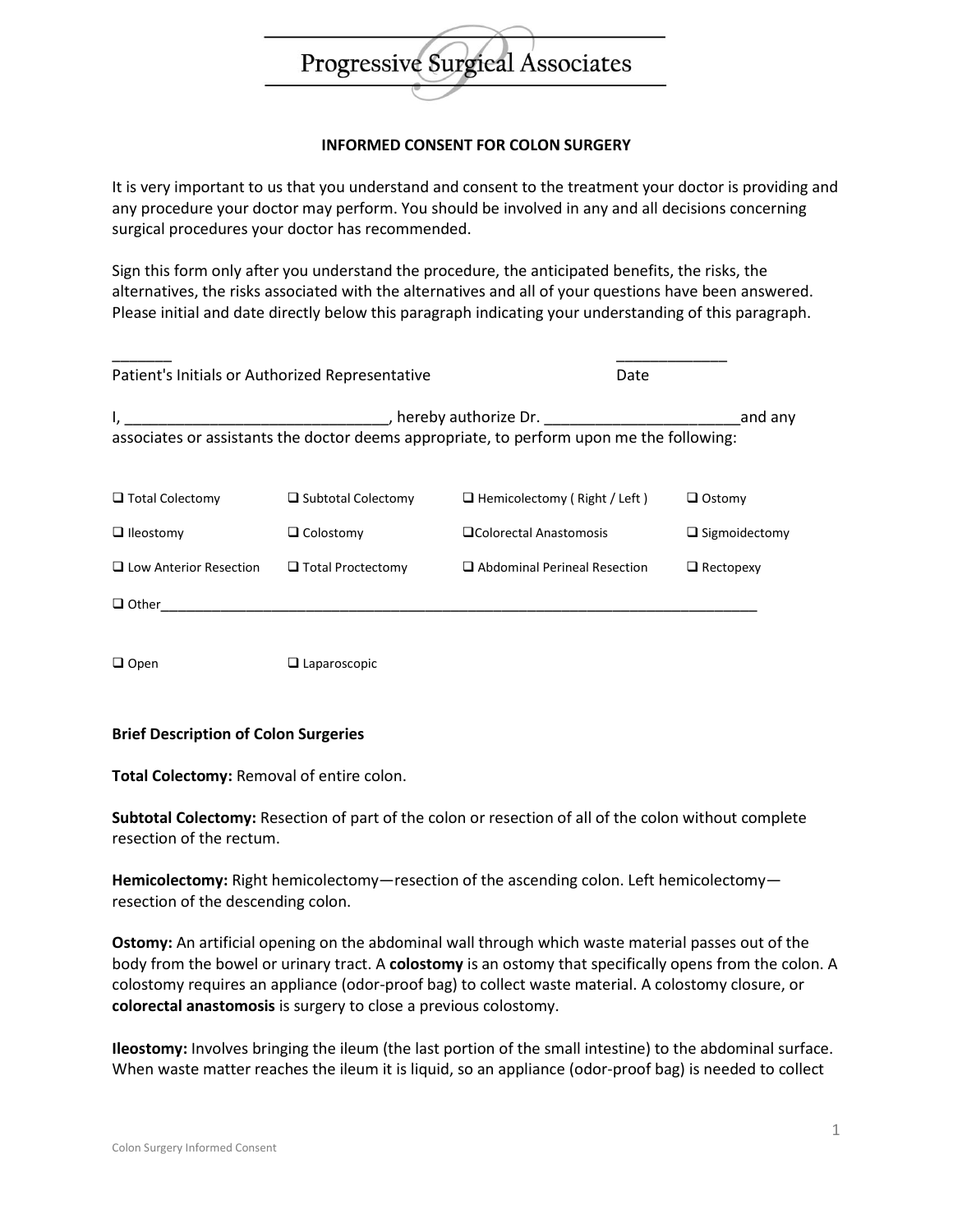# **Progressive Surgieal Associates**

it. However, a less comon type of ileostomy called a Koch's pouch or continent ileostomy does not require an appliance.

**Sigmoidectomy:** A resection of the sigmoid colon, sometimes including part or all of the rectum.

**Low Anterior Resection:** Removal of diseased or ruptured part of colon.

**Total Proctectomy:**

**Abdominal Perineal Resection:** Removal of the anus, rectum, and sigmoid colon and the creation of a permanent colostomy.

**Rectopexy:** This surgery uses sutures to reposition a prolapsing rectum.

The doctor has explained to me the potential benefits of colon surgery. However, I understand there is no certainty that I will achieve these benefits and no guarantee has been made to me regarding the outcome of the procedure. I also authorize the administration of sedation and/or anesthesia as may be deemed advisable or necessary for my comfort, well-being, and safety.

The doctor has explained to me that there are risks and possible undesirable consequences associated with the procedure including, but not limited to, bleeding, infection, injury to other organs, blood vessels, ureter(s), or bladder, a leak from the connection that is made between the two ends of the intestine (anastomotic leakage), temporary paralysis of small or large bowel, blood clots, hernia, obstruction of the bowel, infection, heart complications and death. I understand that if I need blood or blood products these carry a risk of contracting HIV/AIDS, hepatitis, or other diseases. Further, any of these risks or complications may require further surgical intervention during or after the procedure, which I expressly authorize. *initial*

In permitting my doctor to perform the procedure, I understand that unforeseen conditions may be revealed that may necessitate change or extension of the original procedure or a different procedure(s) than those already explained to me. I therefore authorize and request that the above-named physician, his/her assistants, or his/her designees perform such procedure(s) as necessary and desirable in the exercise of his/her professional judgment.

In the unlikely event that one or more of the above inherent complications may occur, my physician or covering physician will take appropriate and reasonable steps to help manage the clinical situation and be available to me and my family to address our concerns and questions.

The reasonable alternatives to the procedure have been explained to me. These alternatives vary depending on the underlying condition and may include but are not limited to, drug treatment of inflammatory bowel disease, attempted obstruction removal, and chemotherapy and/or radiation. I understand that these alternatives may be ineffective or significantly less effective than my prescribed treatment.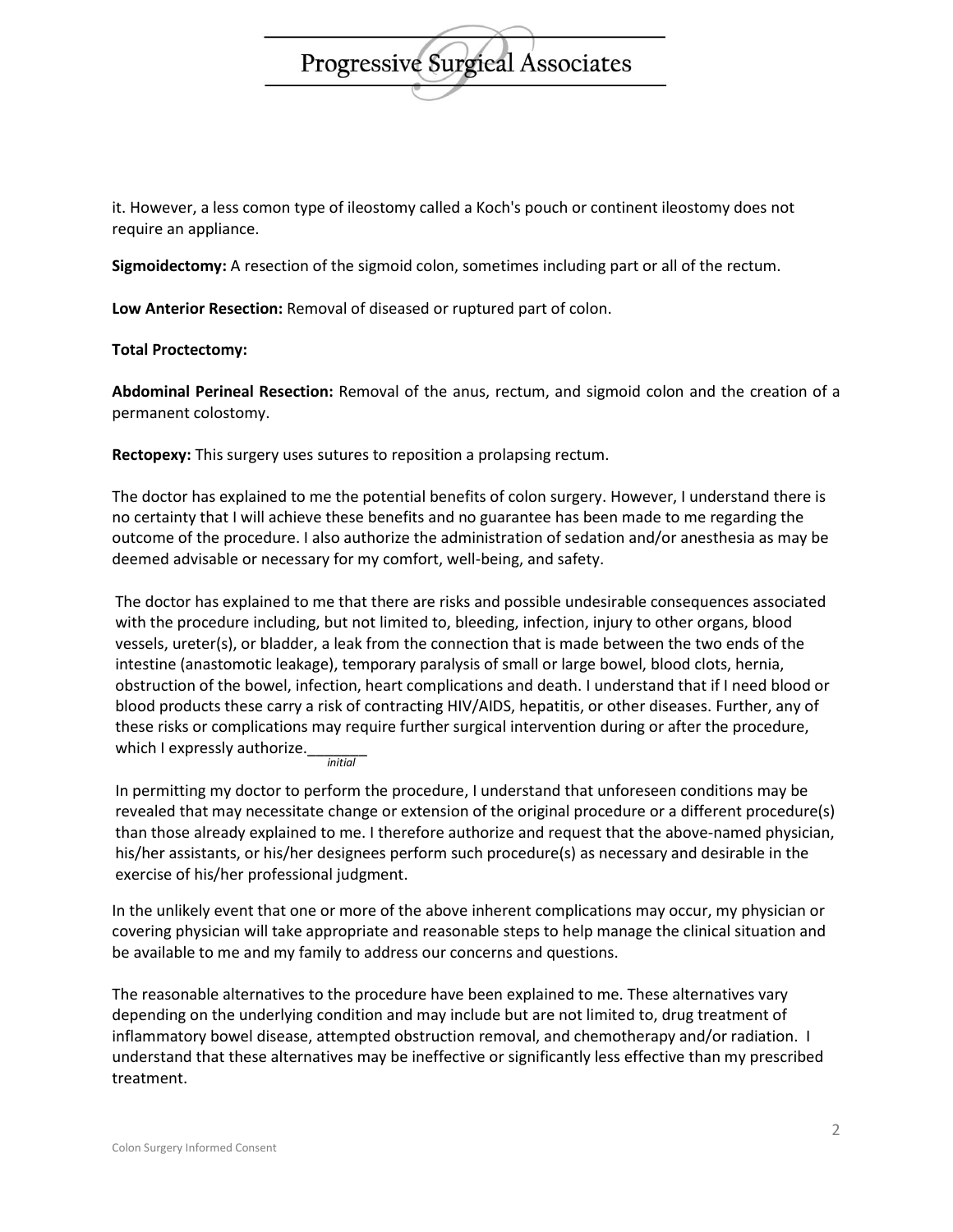I hereby authorize the doctor to utilize or dispose of removed tissues, parts or organs resulting from the procedure authorized above.

Progressive Surgical Associates

I consent to any photographing or videotaping of the procedure that may be performed, provided my identity is not revealed by the pictures or by descriptive texts accompanying them.

I consent to the admittance of students or authorized equipment representatives to the procedure room for purposes of advancing medical education or obtaining important product information.

By signing below, I certify that I have had an opportunity to ask the doctor all my questions concerning anticipated benefits, material risks, alternative therapies, and risks of those alternatives, and all of my questions have been answered to my satisfaction.

| Signature of Patient                                                                          | Relationship | Date | Time |  |  |
|-----------------------------------------------------------------------------------------------|--------------|------|------|--|--|
| or Authorized Representative                                                                  |              |      |      |  |  |
| $\Box$ The Patient/Authorized Representative has read this form or had it read to him/her.    |              |      |      |  |  |
| $\Box$ The Patient/Authorized Representative states that he/she understands this information. |              |      |      |  |  |

 $\square$  The Patient/Authorized Representative has no further questions.

| <b>Signature of Witness</b> | Date | Time |
|-----------------------------|------|------|

#### **CERTIFICATION OF PHYSICIAN:**

I hereby certify that I have discussed with the individual granting consent, the facts, anticipated benefits, material risks, alternative therapies and the risks associated with the alternatives of the procedure(s).

| Physici<br>___ | .<br>________ |  |
|----------------|---------------|--|
|                |               |  |